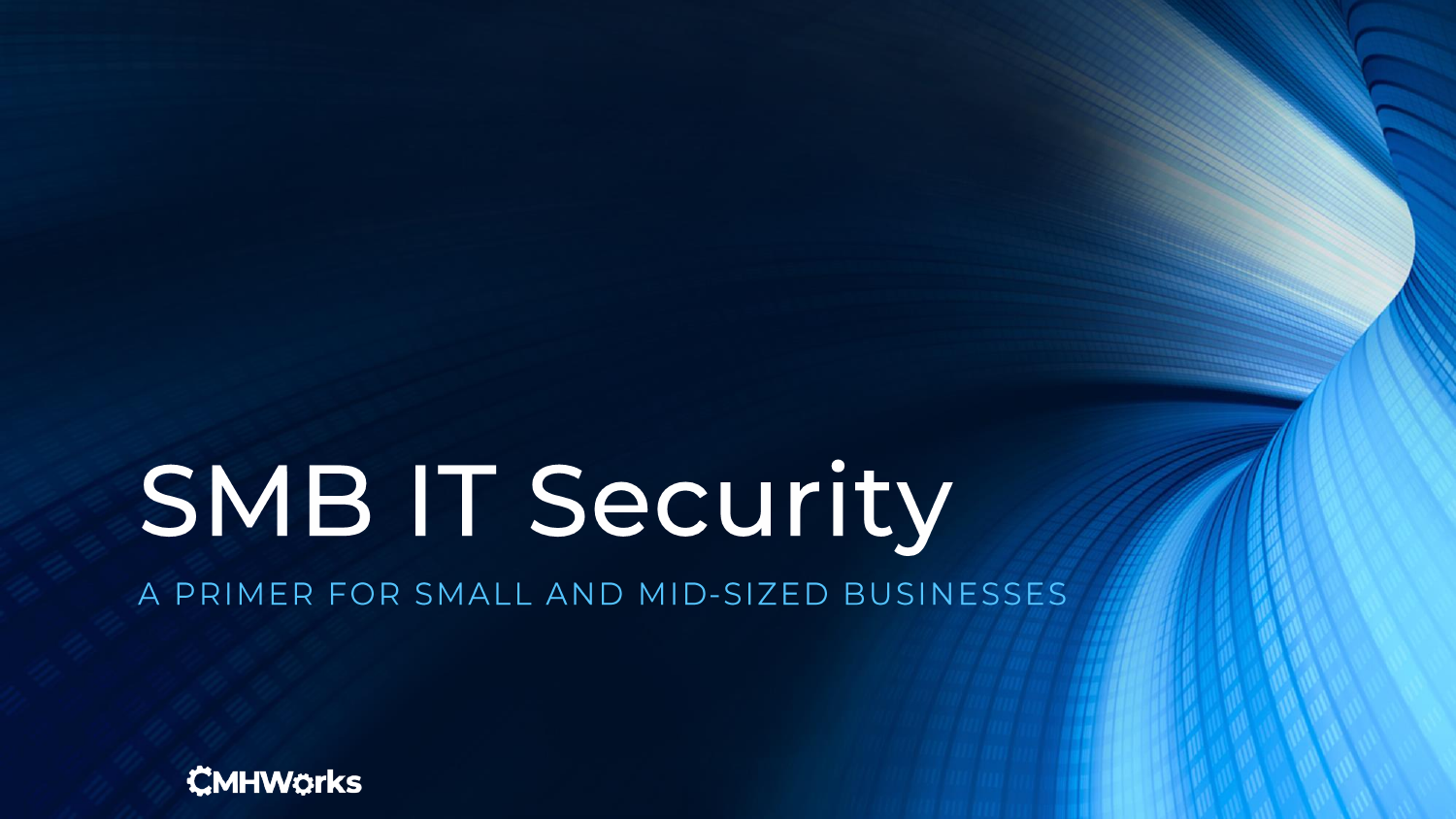#### What is IT Security?

• *IT Security is Cybersecurity.* • *Cybersecurity is IT Security.*

#### Definition

*Cybersecurity is the practice of deploying people, policies, processes and technologies to protect organizations, their critical systems and sensitive information from digital attacks.*

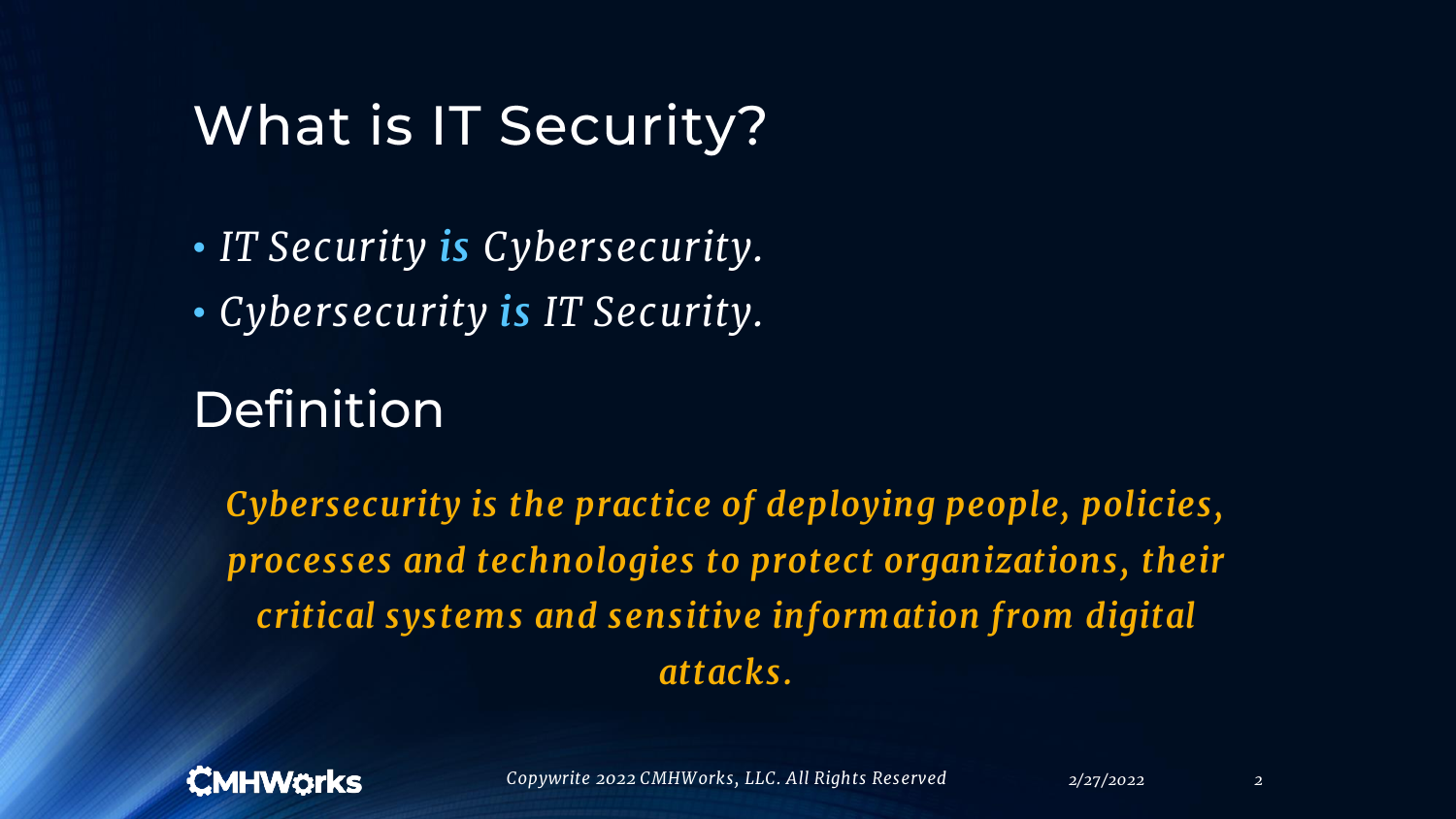# Why should I care?

- *If you don't care, no one in your company will.*
- *No business is too small. Small and mid-sized businesses are the number one targeted segment of cybercrime. (1)*
- *It's not a question of if you will be attacked, it's a question of when.*

*(1) Source : <https://www.cloudwards.net/cyber-security-statistics/#Sources>*



#### **CMHWörks**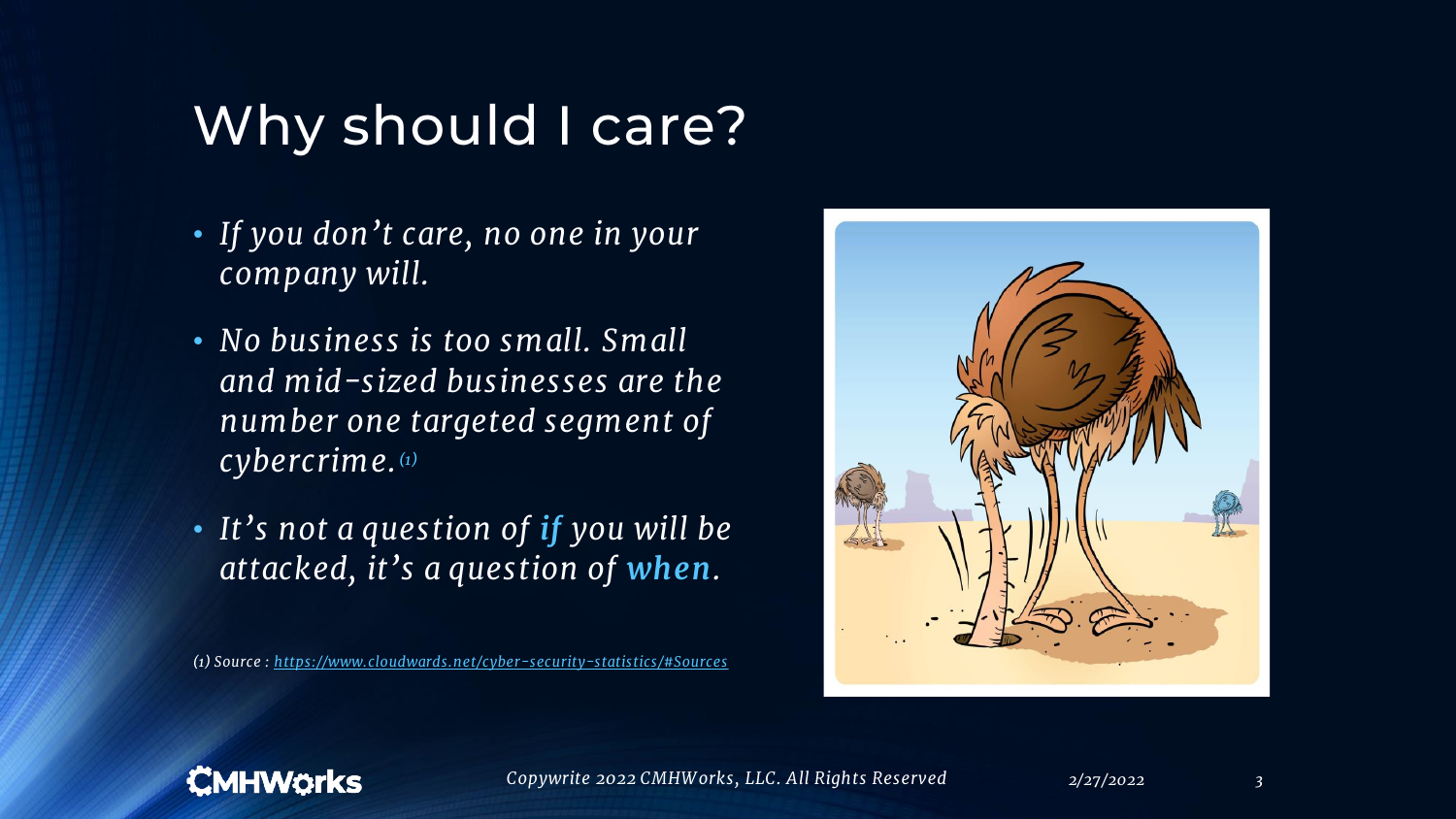#### How big is the risk?

- *The rate of cybercrime increased by 600% during the COVID-19 pandemic. (2)*
- *The financial sector suffered the largest financial losses in 2020. (3)*
- *The total cost of all cybercrime damages in 2021 is expected to amount to about \$6 trillion worldwide. (2)*

*(2) Source : <https://www.businessinsider.com/top-un-official-warned-of-cybercrime-spike-during-pandemic-2020-5>*

*(3) Source : <https://www.cloudwards.net/cyber-security-statistics/#Sources>*

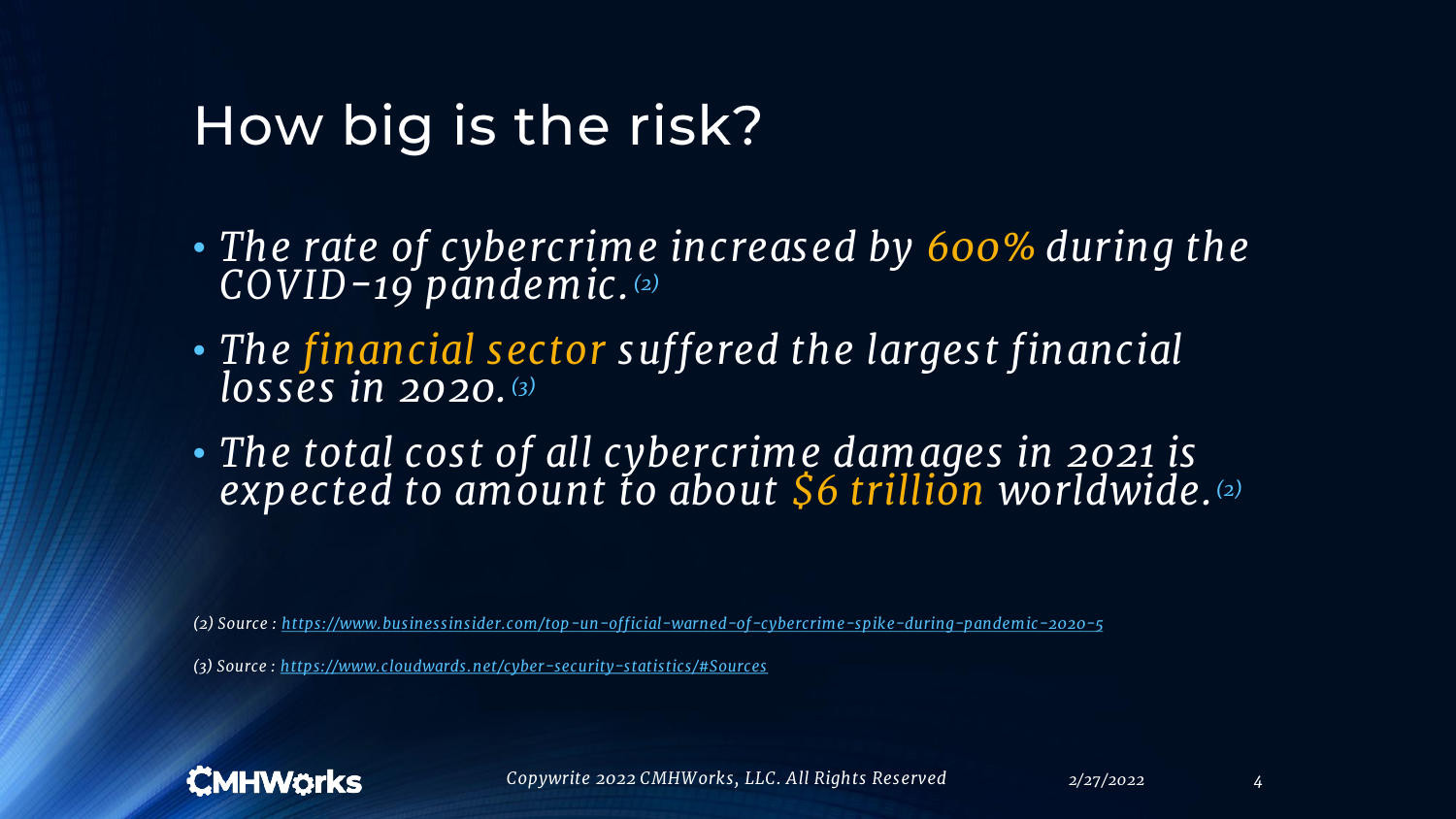# Why is this happening?

*Reasons SMBs Don't Implement Cybersecurity*



Source: <https://www.isdecisions.com/it-security-advice-smb/>

#### **CMHWorks**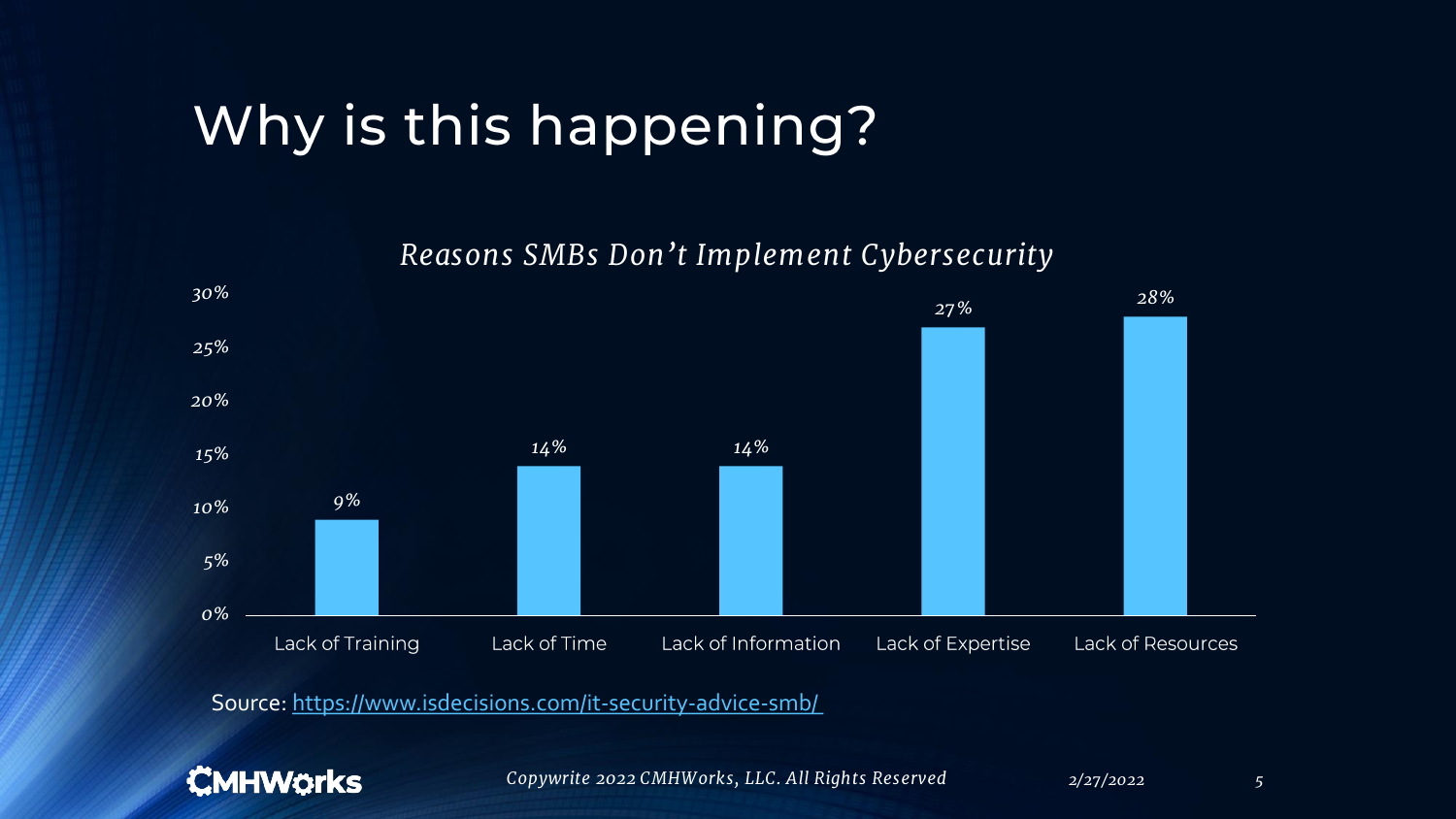# What is a cyberattack?

#### *The most common cybersecurity attacks vectors are:*

- *Phishing and social-engineering-based attacks*
- *Internet-facing service risks (including cloud services)*
- *Password-related account compromises*
- *Misuse of information*
- *Network-related and man-in-the-middle attacks*
- *Supply chain attacks*
- *Denial-of-service attacks (DoS)*
- *Ransomware*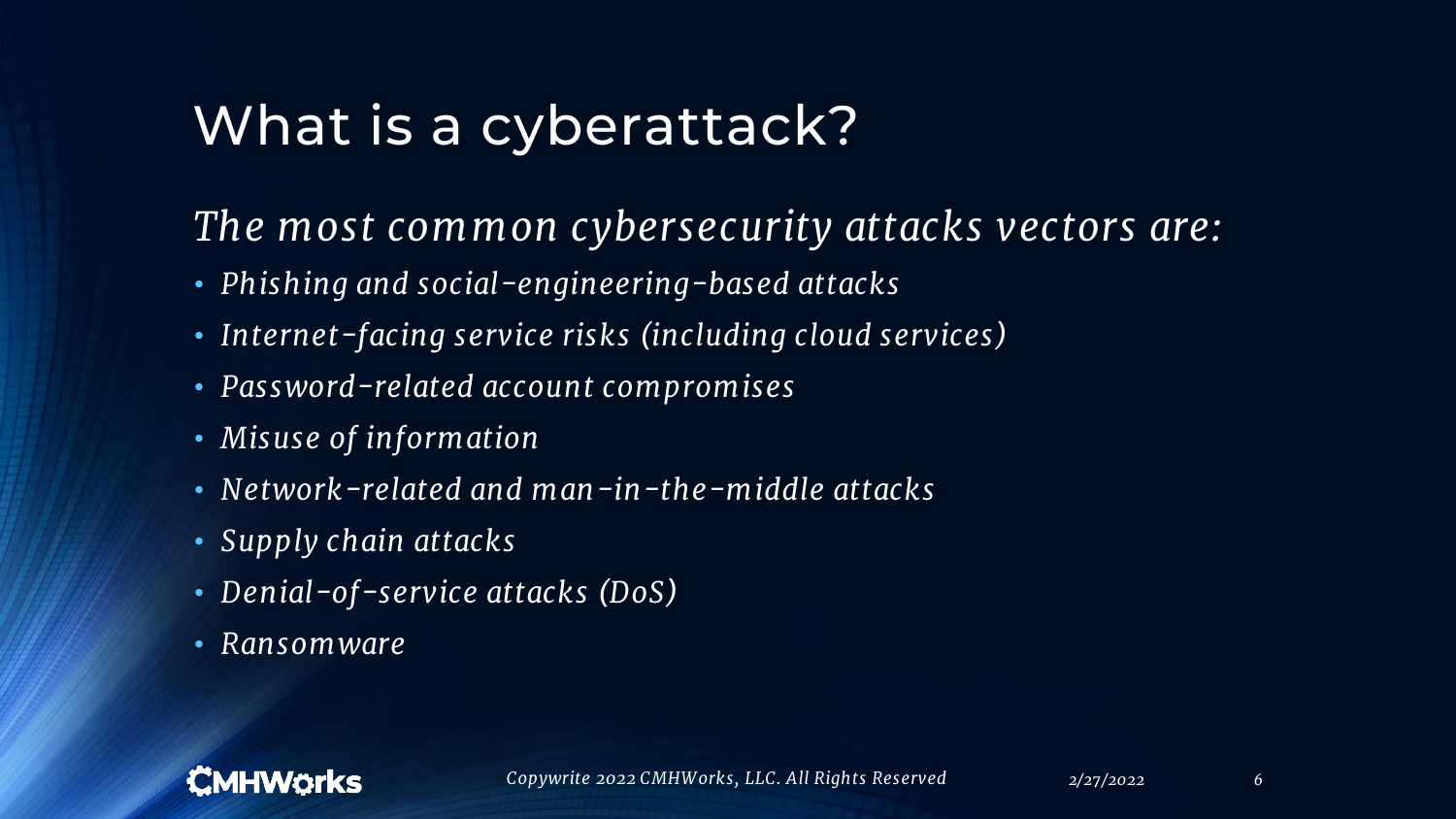## How does cybersecurity help?

*Effective Cybersecurity uses IT Control Systems to form the technical line of defense against cyberattacks including:*

- *Network and perimeter security*
- *Endpoint/Device security*
- *Application Security*
- *Data Security*
- *Identity and access management (IAM)*
- *Zero trust architecture*

*IT Security Professionals implement these Control Systems to provide ongoing protection against cyberattacks.*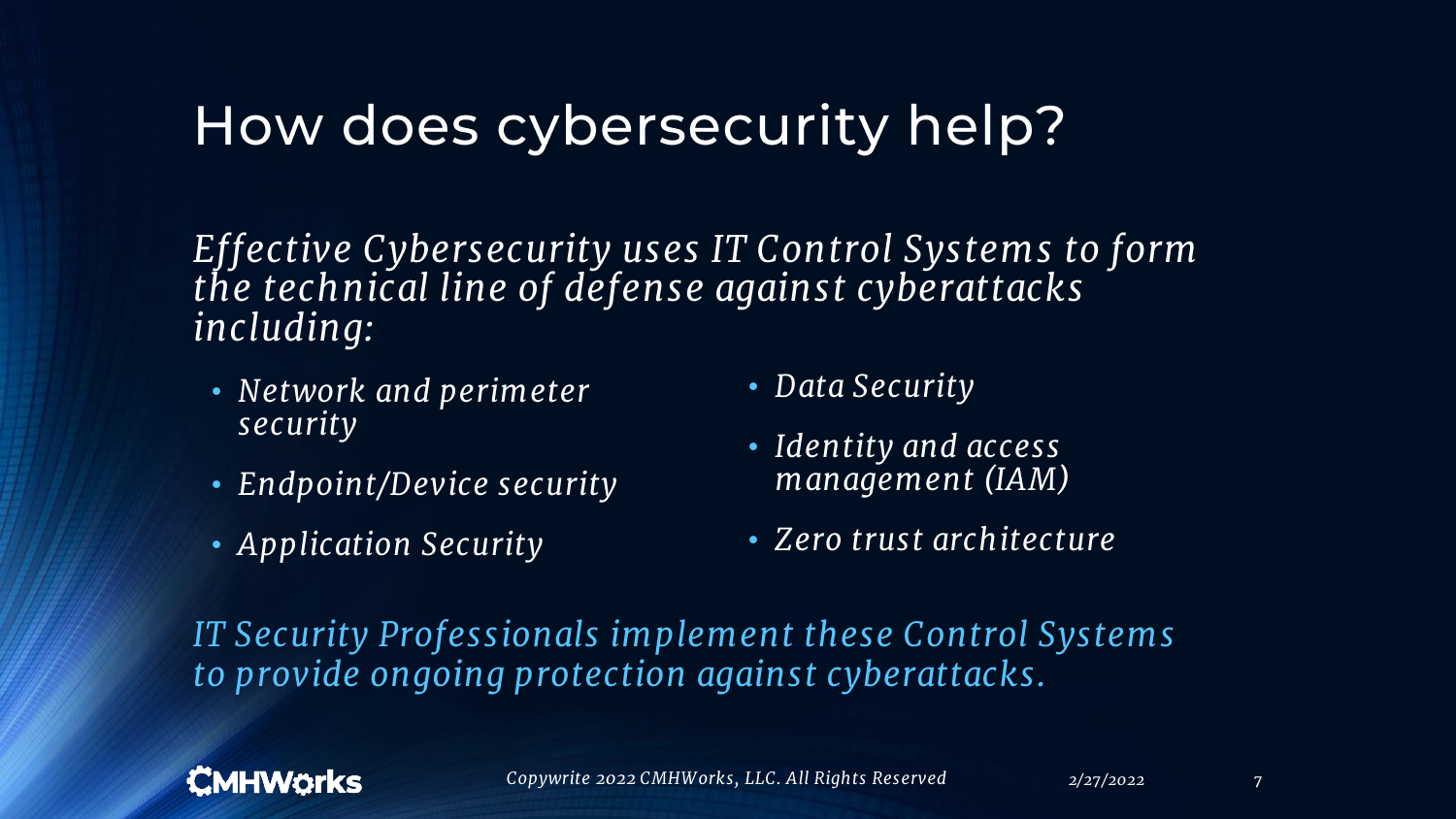# Why does cybersecurity fail?

- *Lack of adequate controls*
- *Absence of security capability benchmarks and metrics*
- *Inadequate staff training*
- *Increasing volume and complexity of attack vectors*

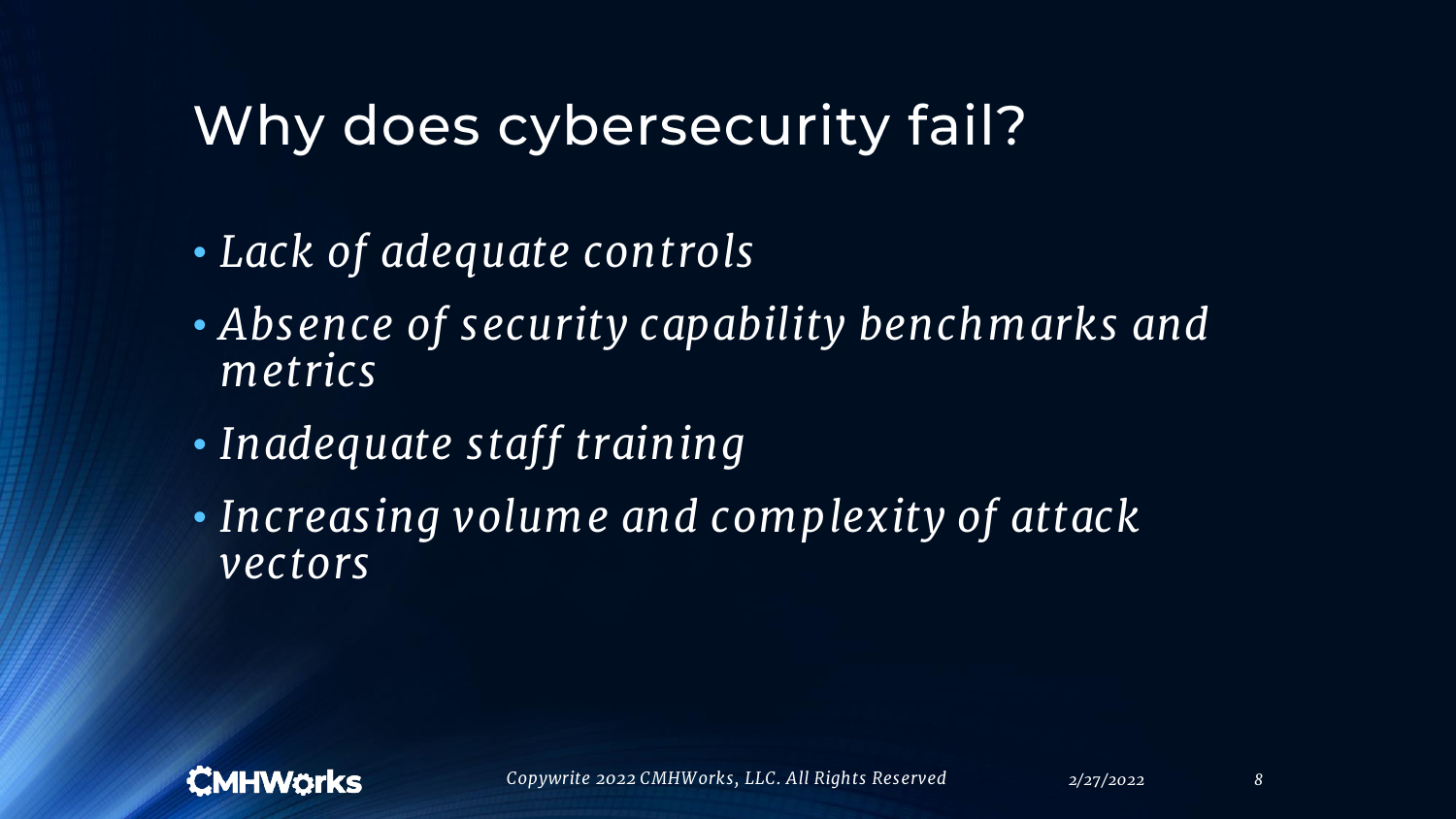## Is there any good news? **Yes. Yes, there is.**

- *SMBs can sensibly achieve enterprise caliber IT Security.*
- *New and better tools are emerging every day to help SMBs secure their business and improve operational efficiency.*
- *Managed Security Service Providers (MSSP) are implementing services specifically designed to assist SMBs like you.*



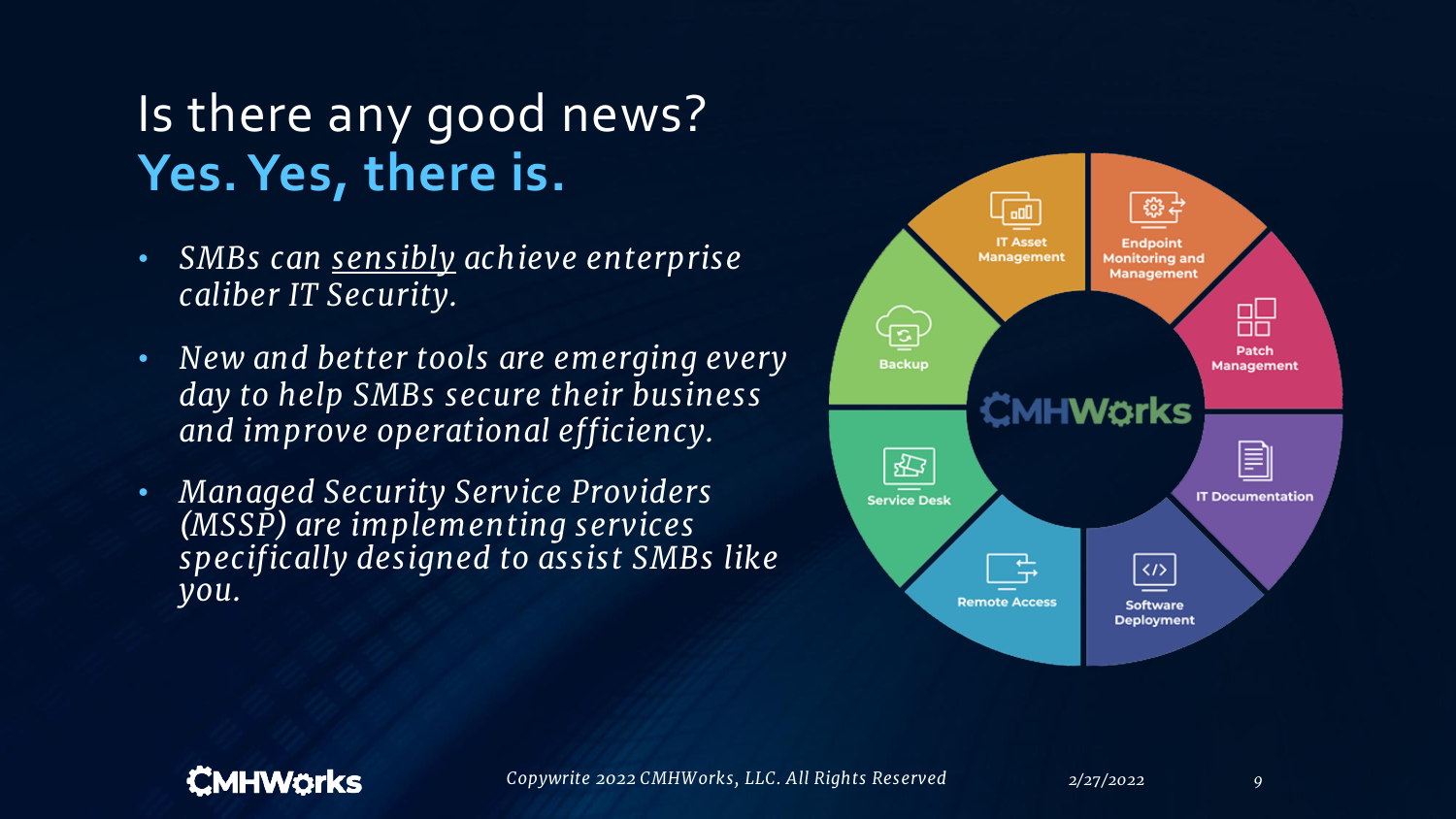#### What kind of services do I need?

#### *Standard Cybersecurity Services fall into several categories:*

- *Remote Monitoring and Management (RMM)*
- *Proactive Scanning (Pentest and Vulnerability)*
- *IT Support/Training*
- *CISO (Consulting)*

*The right services for your business will be a mix of these depending on your needs.*

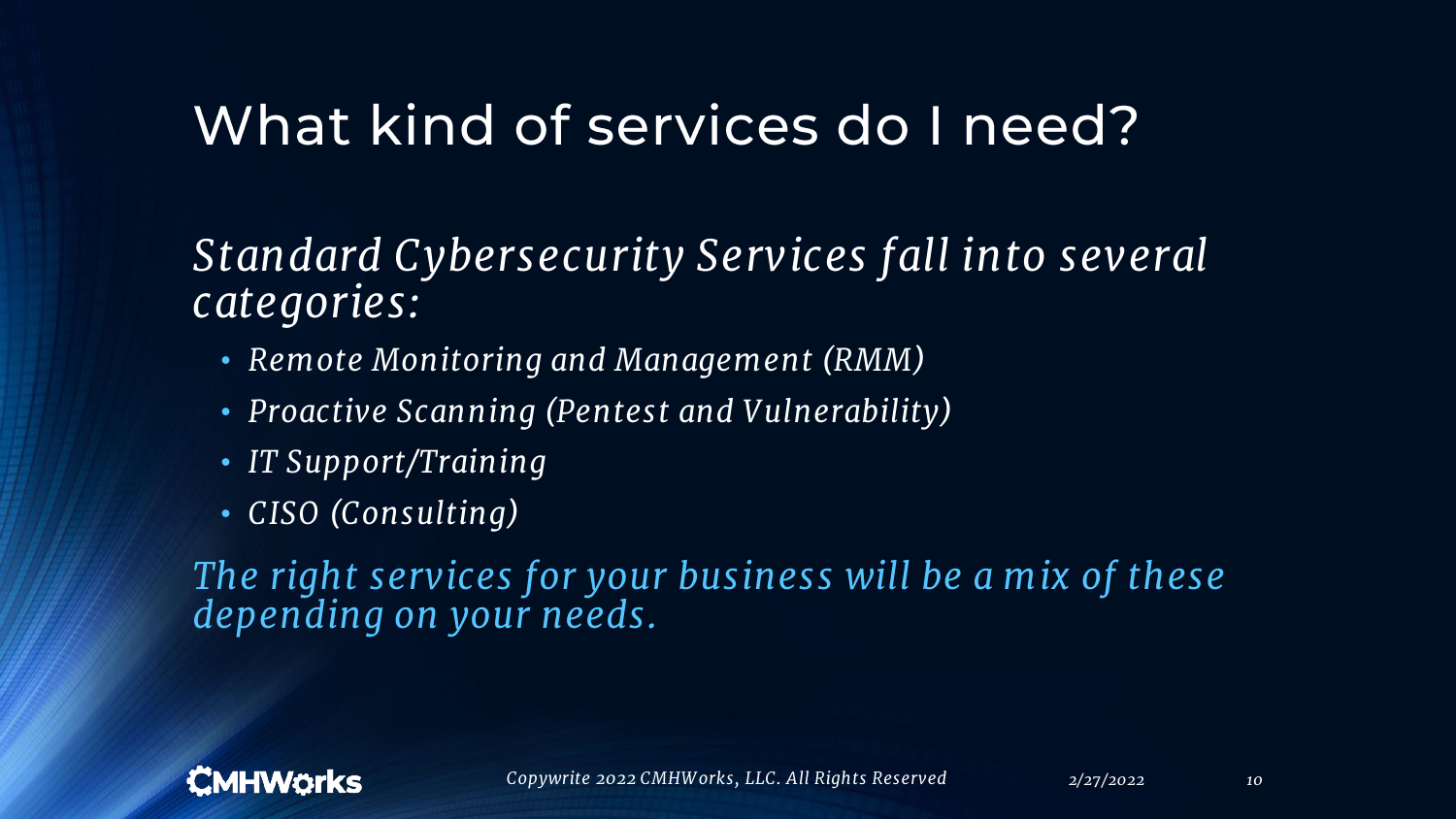### How much should I budget?

#### *RMM Service (\$50) + IT Support (\$100) = \$150/mo./user*

- *Smaller teams (less than 10 users) should anticipate a cost of \$50/mo./device for a complete Remote Monitoring and Management solution. Larger teams can anticipate volume discounts, but for budgeting purposes \$50/mo./user is a solid number.*
- *IT Support for event mitigation can vary by service provider. But these resources are the most critical as they have the expertise to mitigate events when they happen, reduce the impact of events, and prevent long-term service disruption and even IP theft. For budgeting purposes, you should anticipate 1 hour/user/mo. for IT Support at an average rate of \$100/hr.*

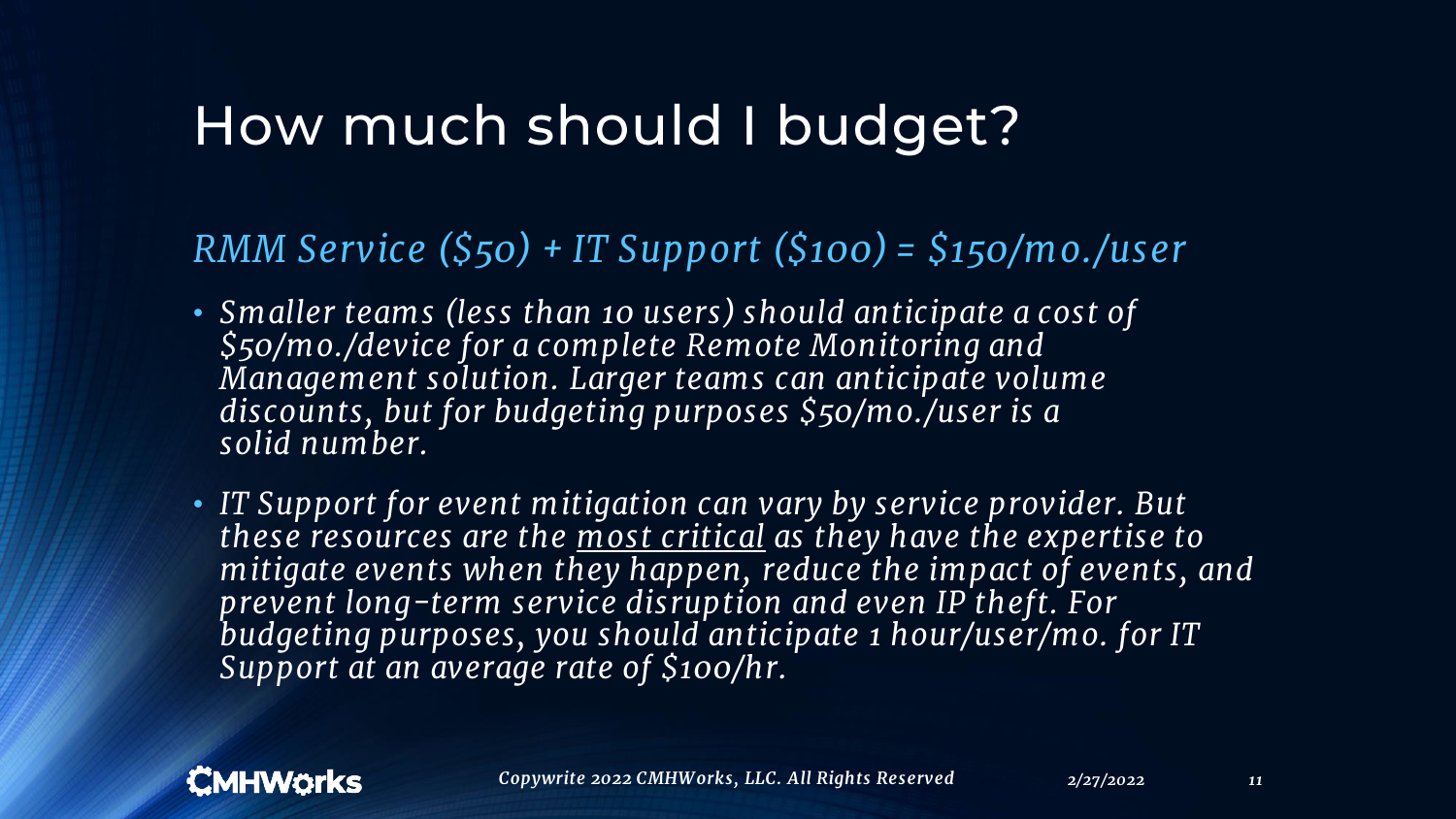#### What should I do next?

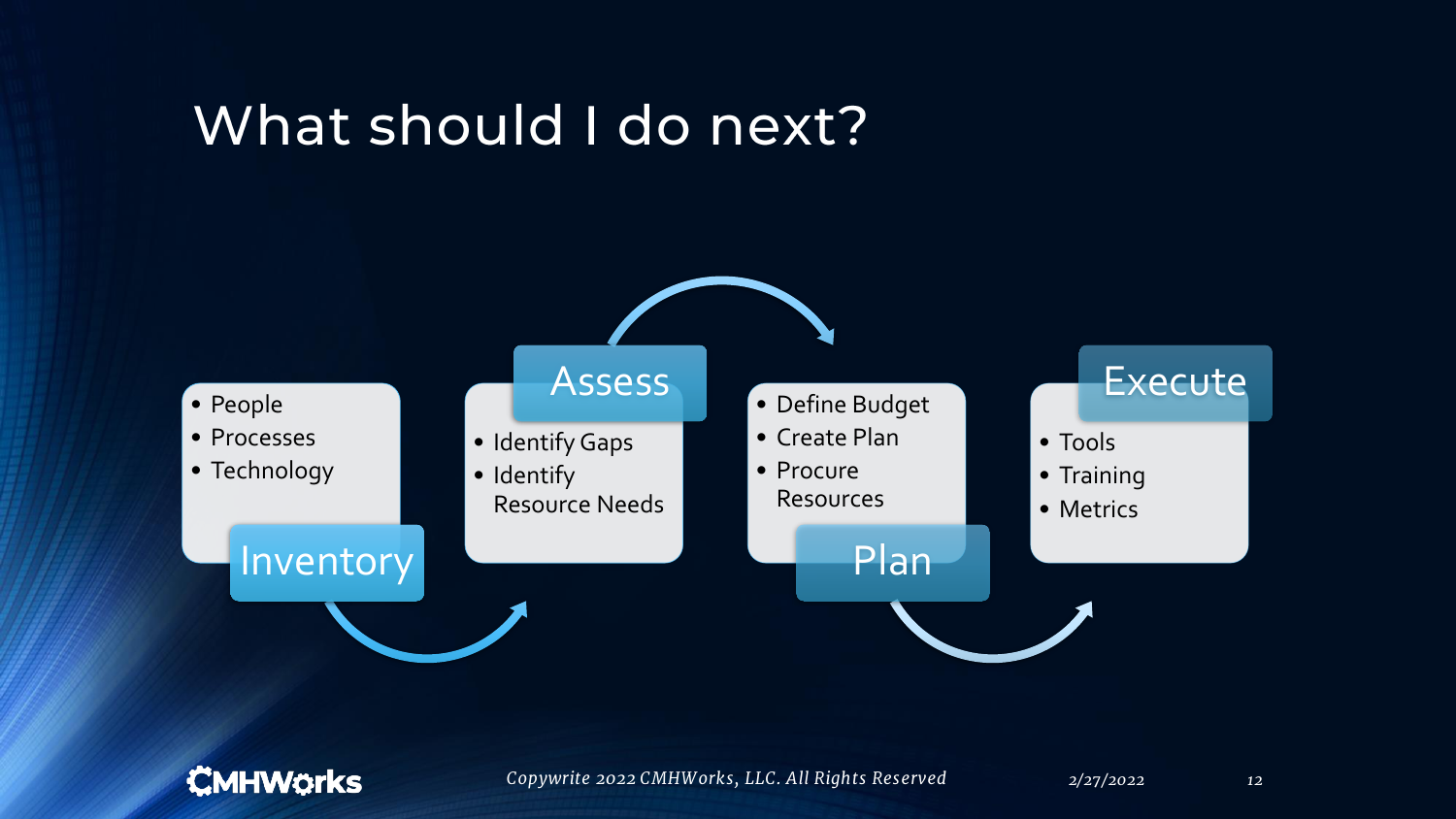# OK. I'm ready. Where do I start?

• *Schedule a complementary IT Assessment with CMHW orks and let us help you identify your needs.*

- *Email: [info@cmhworks.com](mailto:info@cmhworks.com)*
- *Phone: [+1 540 566 5620](tel:15405665620)*
- *W eb: <https://cmhworks.com>*